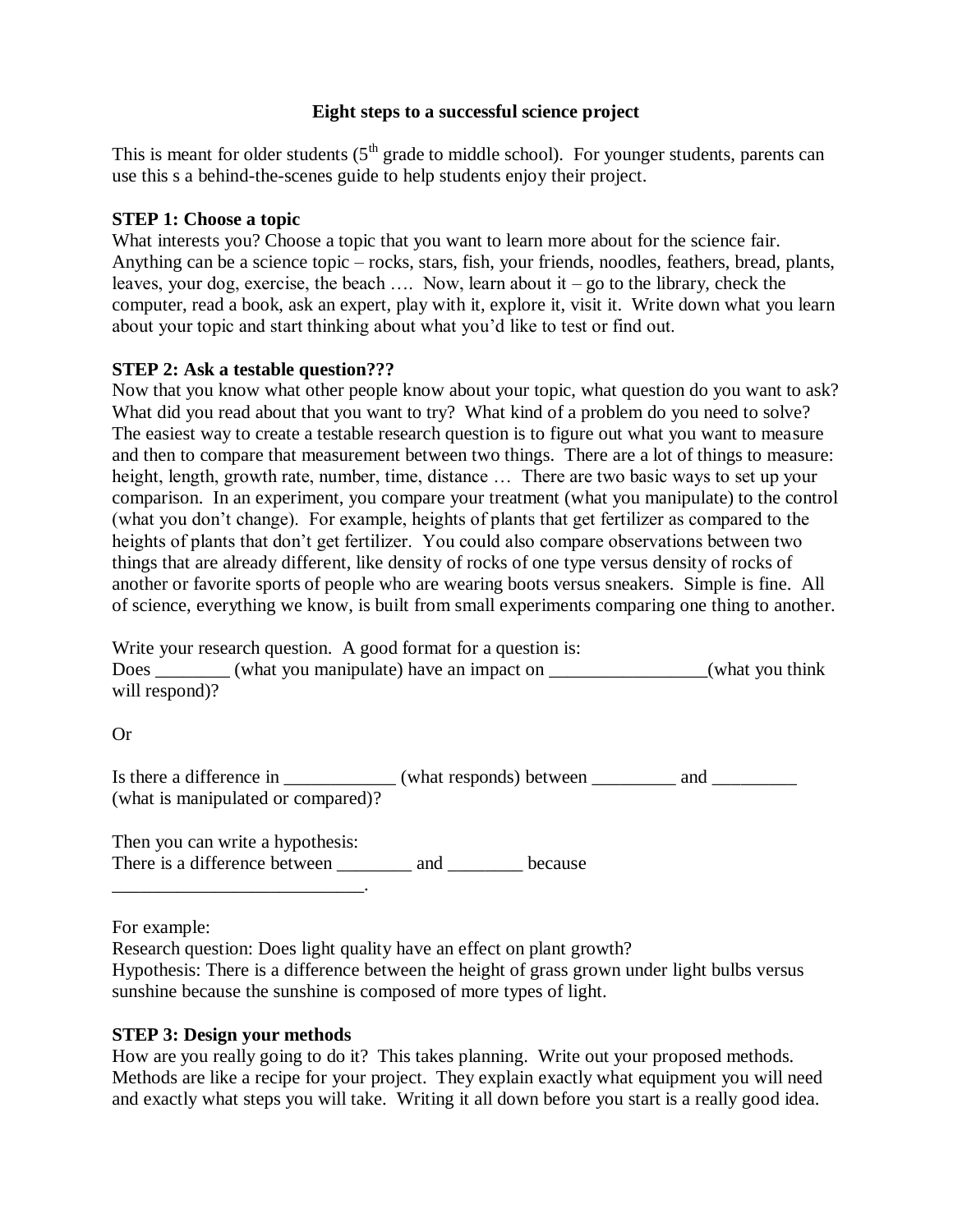It will help you think through all the details of your project (and it'll be all ready for your poster later).

Four good words to consider now are, REPLICATION, REPEATABLE, RANDOM and BIAS:

- Every time you do a project you are likely to get slightly different results so REPLICATION is a great idea. REPLICATION involves doing the same thing a couple of times or observing several different samples. Comparing boys' favorite food to girls' favorite foods, for example, you would ask more than one boy and one girl. Comparing wind speeds on hills versus valleys, you might need to visit a couple different hills and a couple different valleys.
- A big part of science is making projects REPEATABLE so that someone else can try it or modify it to try a new idea. Being very careful about your methods and writing down every detail will make your project REPEATABLE.
- What are you going to study? Leaves grown in the sun versus the shade? What if you pick all the sick-looking leaves and cover them with shade and then compare them to some healthy leaves exposed to the sun? This would be an example of bad planning or BIAS. A better idea would be to pick leaves that get shaded at RANDOM (label all the leaves and pull names out of a hat or flip a coin for each leaf). Selecting your sample at RANDOM will help you to avoid BIAS, influencing the outcome of your project.
- Other examples of BIAS include suggesting questionnaire responses, helping out one treatment and not the other (for example watering the plant with fertilizer A but not the plant with fertilizer B). Try to keep everything the same in your comparison except for the one thing you are comparing.

# **STEP 4: Do it!!!**

Collect your data. Make a data table to organize your results before you begin. If you have to modify your methods, write down what changes you have to make. Remember to record each observation separately (and not just the average) and to record any zeros (they're data too). Take careful notes in addition to recording your data. Take pictures for your poster.

## **STEP 5: Deal with your data**

This can be the most fun and most creative part of your whole project. Make an organized table of your data with columns for each thing that you compared and rows for each time you collected data. If you compared things over time, the rows might also be measurements over time. If you compared a lot of things, you might need more columns.

| <b>Replicates</b> | <b>Plant height without fertilizer</b>                                                            | Plant height with fertilizer                                                                                   |
|-------------------|---------------------------------------------------------------------------------------------------|----------------------------------------------------------------------------------------------------------------|
|                   | In this box you would record the height<br>of the first plant that you grew without<br>fertilizer | In this box you would record the height of<br>the first plant that you grew with fertilizer<br>$17 \text{ cm}$ |
|                   | $12 \text{ cm}$                                                                                   |                                                                                                                |
| $\mathfrak{D}$    | In this box you would record the height                                                           | In this box you would record the height of                                                                     |
|                   | of the second plant that you grew                                                                 | the second plant that you grew with                                                                            |
|                   | without fertilizer                                                                                | fertilizer                                                                                                     |
|                   | $18 \text{ cm}$                                                                                   | $22 \text{ cm}$                                                                                                |
| 3                 | In this box you would record the height                                                           | In this box you would record the height of                                                                     |
|                   | of the third plant that you grew without                                                          | the third plant that you grew with fertilizer                                                                  |
|                   | fertilizer                                                                                        | 22cm                                                                                                           |
|                   | $15 \text{ cm}$                                                                                   |                                                                                                                |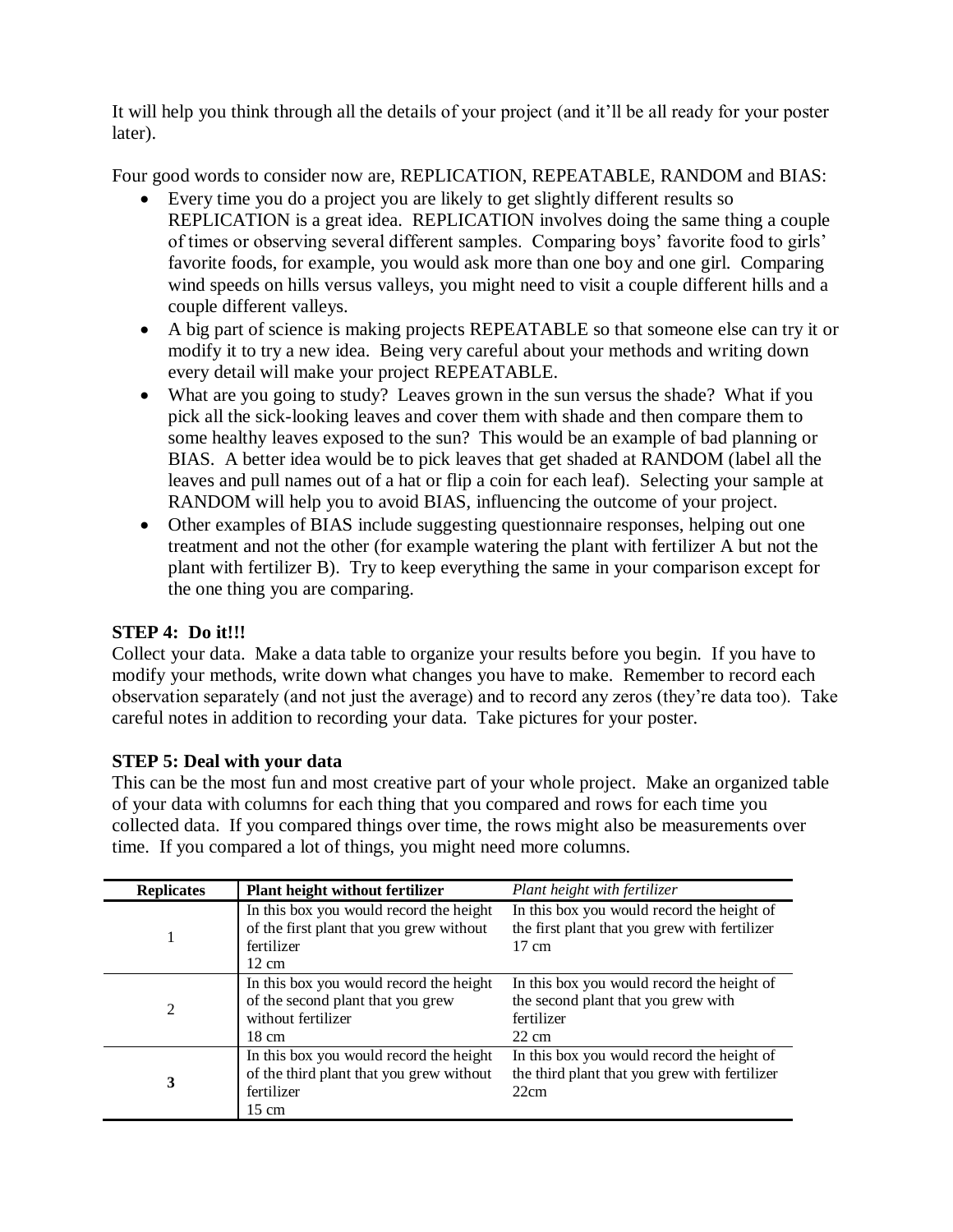Look at your data; think about your data; try to understand your data. Does anything surprise you or did things turn out as you expected? Does any one observation stick out? Is there anything in your notes to help explain the patterns that you see?

Choose a graph type for your data. Only use a pie chart if you want to show pieces of a whole (things that add up to 100% for example). Use a line graph for things that are connected, like measurements over time or distance. Bar charts are simple but are often best. Explore ways to show both the average of several observations and the range of those observations. You might need a couple of graphs to show the whole story (see below). Be creative in how you draw the bars. This example would be more fun if the bars looked like plants. Label your axes!!



The table, the graphs, averages, and any information about unusual observations goes into the results section of your poster.



## **STEP 6: Make your conclusions**

Look at your graphs and your data and think about what it tells you. What is the answer to your question? Did things turn out as you expected? Why or why not? What do you wish you had done differently? What other questions would you like to ask? If you had a million dollars, what further experiments would you do on this subject? These are questions you are likely to be asked by the science fair judges and the answers to all these questions go into your conclusion paragraph for your poster. You might even want to go to the library or check the Internet to help you understand your data or to help you think of future research project ideas.

**STEP 7: Create your poster.** You have everything ready: background information and a research question (your introduction), a careful description of what you did (your methods), graphs and data tables (your results), and some ideas about what it all means and what new questions you have (your conclusion). These go on your poster along with any photographs of